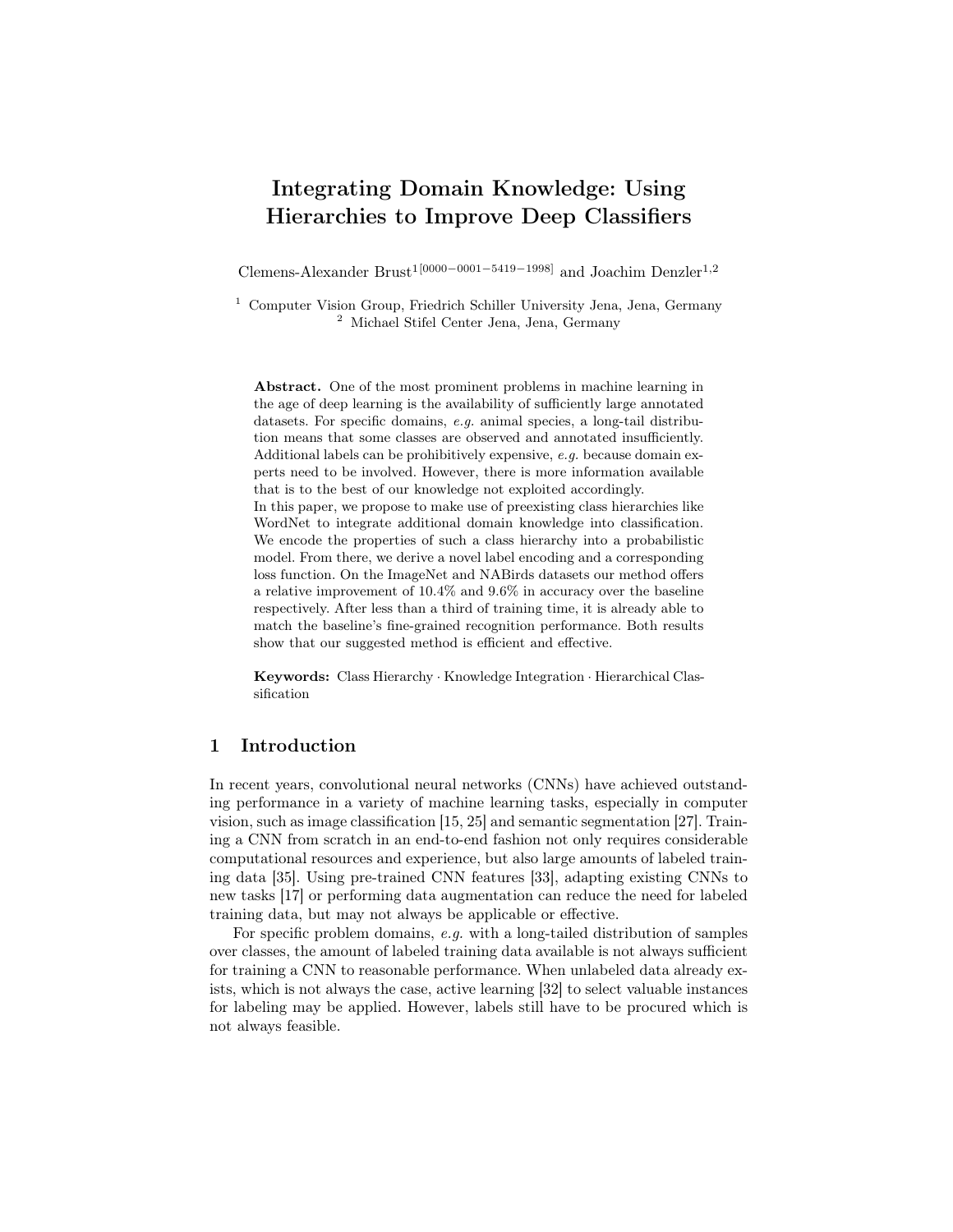

Fig. 1. Comparison between a loose set of independent classes and a class hierarchy detailing inter-class relations.

Besides information from more training data, domain knowledge in the form of high-level information about the structure of the problem can be considered. In contrast to annotations of training data, this kind of domain knowledge is already available in many cases from projects like iNaturalist [38], Visual Genome [23], Wikidata [41] and WikiSpecies<sup>3</sup>.

In this paper, we use class hierarchies, e.g. WordNet [11], as an example of domain knowledge. In contrast to approaches based on attributes, where annotations are often expected to be per-image, class hierarchies offer the option of domain knowledge integration on the highest level with the least additional annotation effort. We encode the properties of such a class hierarchy into a probabilistic model that is based on common assumptions around hierarchies. From there, we derive a special label encoding together with a corresponding loss function. These components are applied to a CNN and evaluated systematically.

Our main contributions are: (i) a deep learning method based on a probabilistic model to improve existing classifiers by adding a class hierarchy which (ii) works with any form of hierarchy representable using a directed acyclic graph (DAG), i.e. does not require a tree hierarchy. We evaluate our method in experiments on the CIFAR-100 [24], ImageNet and NABirds [37] datasets to represent problem domains of various scales.

# 2 Related Work

Hierarchical methods have been subject of extensive research in image categorization. A given class hierarchy can be used explicitly to build a hierarchical classifier [20, 28], to regularize a preexisting model [12, 34], to construct an embedding space [2, 10, 13, 21], in metric learning-based methods [20, 40, 44] or, to construct a probabilistic model [7, 14].

Leveraging external semantic information for performance improvements, also called knowledge transfer, has been studied in the context of text categorization [3] as well as visual recognition [19, 30, 42]. Attributes are also considered

 $^3$  https://species.wikimedia.org/wiki/Main\_Page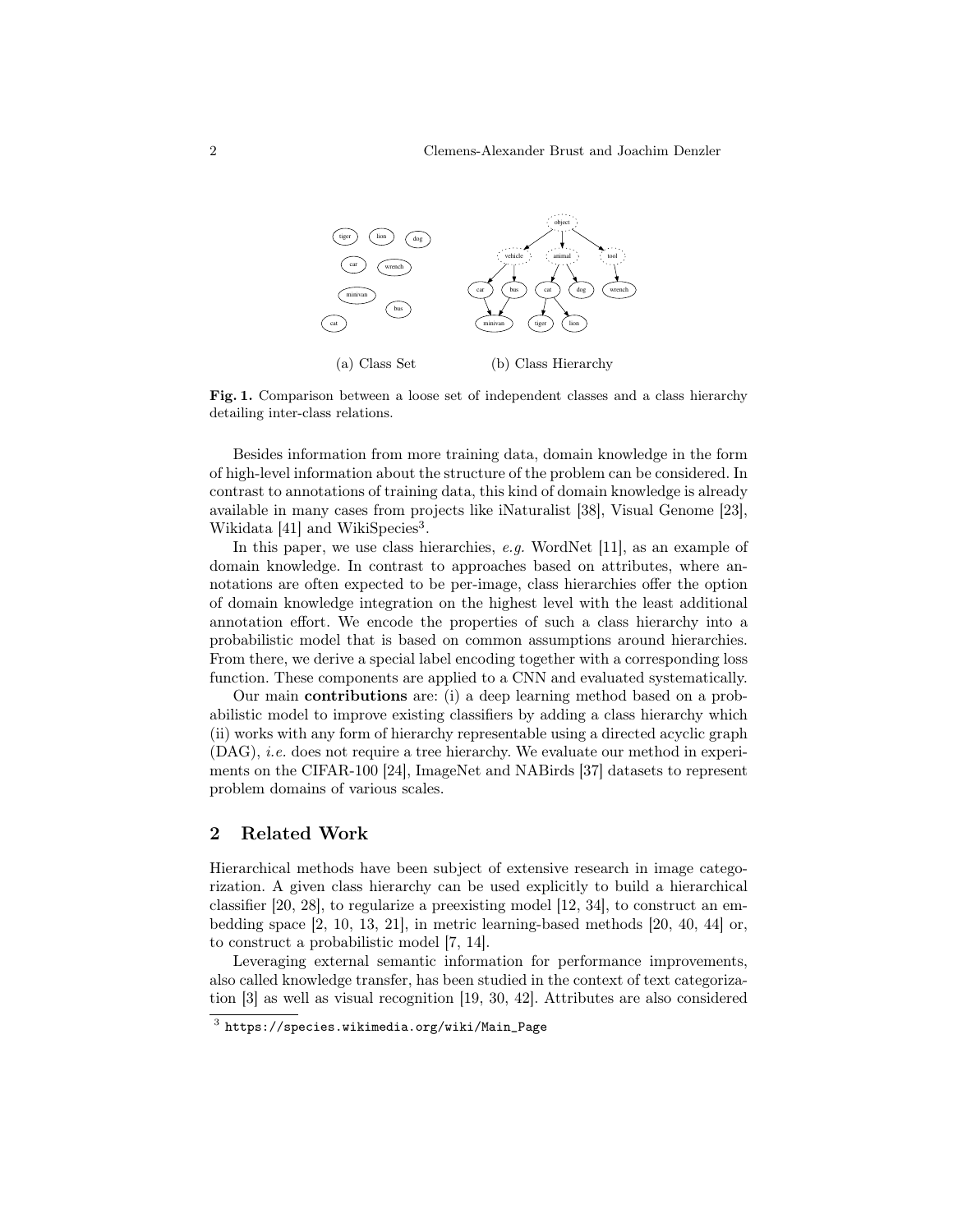as a knowledge source in [21]. While improvements are generally expected when using such methods, disagreements between visual and semantic similarity may introduce new errors [5]. Alternatively, visual hierarchies can be learned [1, 43] or used implicitly [4, 8]. An extreme case of knowledge transfer is zero-shot learning, where some categories have zero training examples [18, 31].

Our work is most closely related to [28] in that we consider similar individual classification problems. However, instead of their step-by-step approach using binary classifiers, our probabilistic model is evaluated globally for inference. A similar approach is also used in [7], where a relations between classes such as subsumption and mutual exclusion are extracted from a hierarchy and then used to condition a graphical model.

Hierarchical Data Typical image classification datasets rarely offer hierarchical information. There are exceptions such as the iNaturalist challenge dataset [38] where a class hierarchy is derived from biological taxonomy. Exceptions also include specific hierarchical classification benchmarks, e.g. [29, 36] as well as datasets where the labels originate from a hierarchy such as ImageNet [6]. The Visual Genome dataset [23] is another notable exception, with available metadata including attributes, relationships, visual question answers, bounding boxes and more, all mapped to elements from WordNet.

To augment existing non-hierarchical datasets, class hierarchies can be used. For a typical object classification scenario, concepts from the WordNet database [11] can be mapped to object classes. WordNet contains nouns, verbs and adjectives that are grouped into synsets of synonymous concepts. Relations such as hyponymy (is-a), antonymy (is-not), troponymy (is-a-way-of) and meronymy (is-part-of) are encoded in a graph structure where synsets are represented by nodes and relations by edges respectively. In this paper, we use the hyponymy relation to infer a class hierarchy.

# 3 Method

In this section, we propose a method to adapt existing classifiers to hierarchical classification. We start by acquiring a hierarchy and then define a probabilistic model based on it. From this probabilistic model, we derive an encoding and a loss function that can be used in a machine learning environment.

## 3.1 Class Hierarchy

For our model, we assume that a hierarchy of object categories is supplied, e.g. from a database such as WordNet [11] or WikiSpecies. It is modeled in the form of a graph  $W = (S, h)$ , where S denotes the set of all possible object categories, called synsets in the WordNet terminology. These are the nodes of the graph. Note that S is typically a superset of the dataset categories  $C \subseteq S$ , since parent categories are included to connect existing categories, e.g. vehicle is a parent of car and bus, but not originally part of the dataset.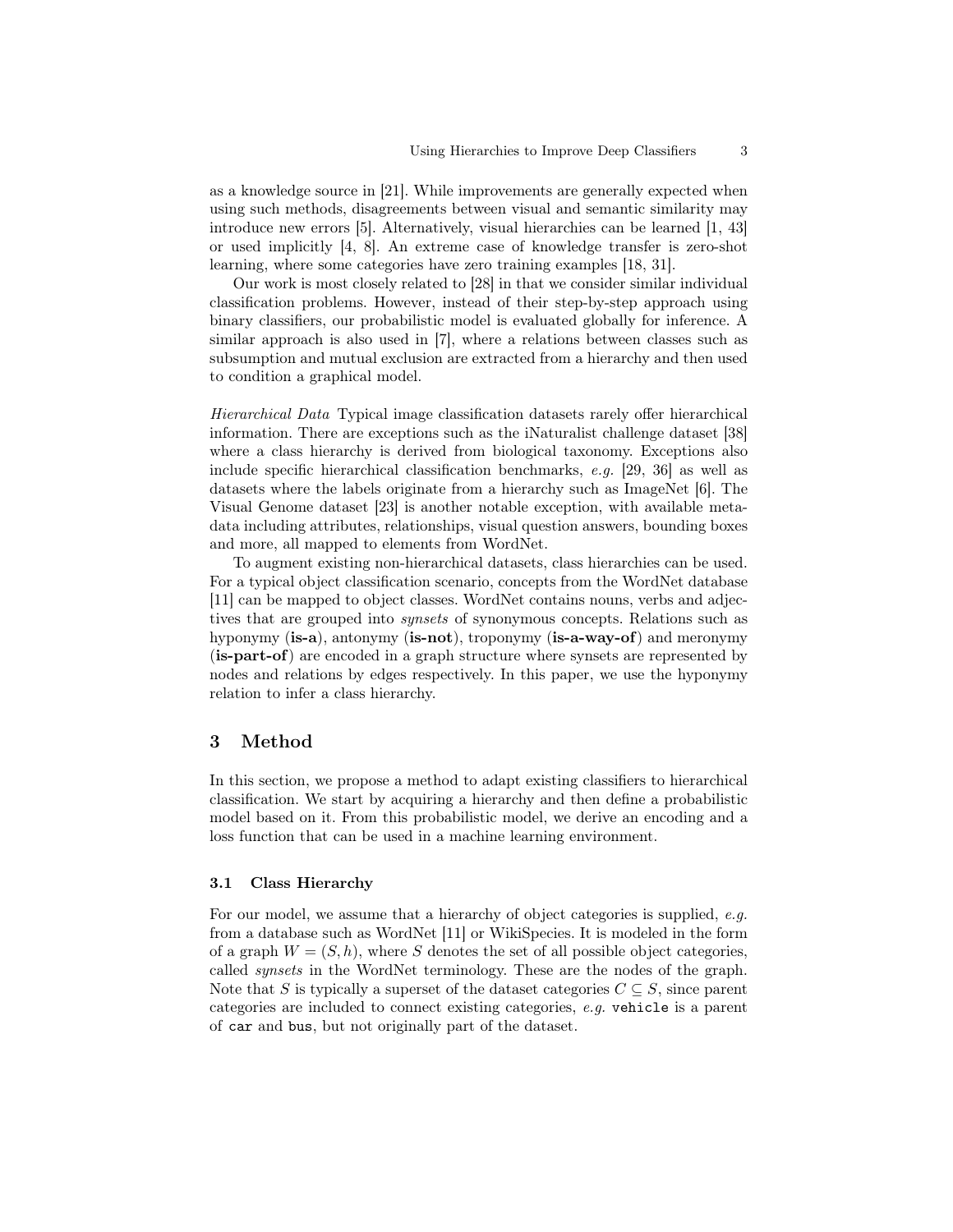A hyponymy relation  $h \in S \times S$  over the classes, which can be interpreted as directed edges in the graph, is also given. For example,  $(s, s') \in h$  means that s' is a hyperonym of s, or s is a hyponym of  $s'$ , meaning s is-a  $s'$ . In general, the is-a relation is transitive. However, WordNet only models direct relationships between classes to keep the graph manageable and to represent different levels of abstraction as graph distances. The relation is also irreflexive and asymmetric.

For the following section, we assume that  $W$  is a directed acyclic graph (DAG). However, the WordNet graph is commonly reduced to a tree, for example by using a voting algorithm [36] or selecting task-specific subsets that are trees [6]. In this paper, we work on the directed acyclic graph (DAG) directly.

#### 3.2 Probabilistic Model

Elements of a class hierarchy are not always mutually exclusive, e.g. a corgi is also a dog and an animal at the same time. Hence, we do not model the class label as one categorical random variable, but assume multiple independent Bernoulli variables  $Y_s$ ,  $s \in S$  instead. Formally, we model the probability of any class s occurring independently (and thus allowing even multi-label scenarios), given an example x:

$$
P(Y_s = 1 | X = x), \tag{1}
$$

or, more concisely,

$$
P(Y_s^+|X). \tag{2}
$$

The aforementioned model on its own is overly flexible considering the problem at hand, since it allows for any combination of categories co-occurring. At this point, assumptions are similar to those behind a one-hot encoding. However, from the common definition of a hierarchy, we can infer a few additional properties to restrict the model.

Hierarchical decomposition A class s can have many independent parents  $S'$  =  $s'_1, \ldots, s'_n$ . We choose  $Y_{S'}^+$  to denote an observation of at least one parent and  $Y_{S'}^-$  to indicate that no parent class has been observed:

$$
Y_{S'}^+ \Leftrightarrow Y_{s'_1}^+ \vee \ldots \vee Y_{s'_n}^+ \Leftrightarrow Y_{s'_1} = 1 \vee \ldots \vee Y_{s'_n} = 1,
$$
  

$$
Y_{S'}^- \Leftrightarrow Y_{s'_1}^- \wedge \ldots \wedge Y_{s'_n}^- \Leftrightarrow Y_{s'_1} = 0 \wedge \ldots \wedge Y_{s'_n} = 0.
$$

Based on observations  $Y_{S'}$ , we can decompose the model from Equation (2) in a way to capture the hierarchical nature. We start by assuming a marginalization of the conditional part of the model over the parents  $Y_{s'}$ :

$$
P(Y_s^+|X) = P(Y_s^+|X, Y_{S'}^+) P(Y_{S'}^+|X) + P(Y_s^+|X, Y_{S'}^-) P(Y_{S'}^-|X).
$$
\n(3)

The details of this decomposition are given in the supplementary material.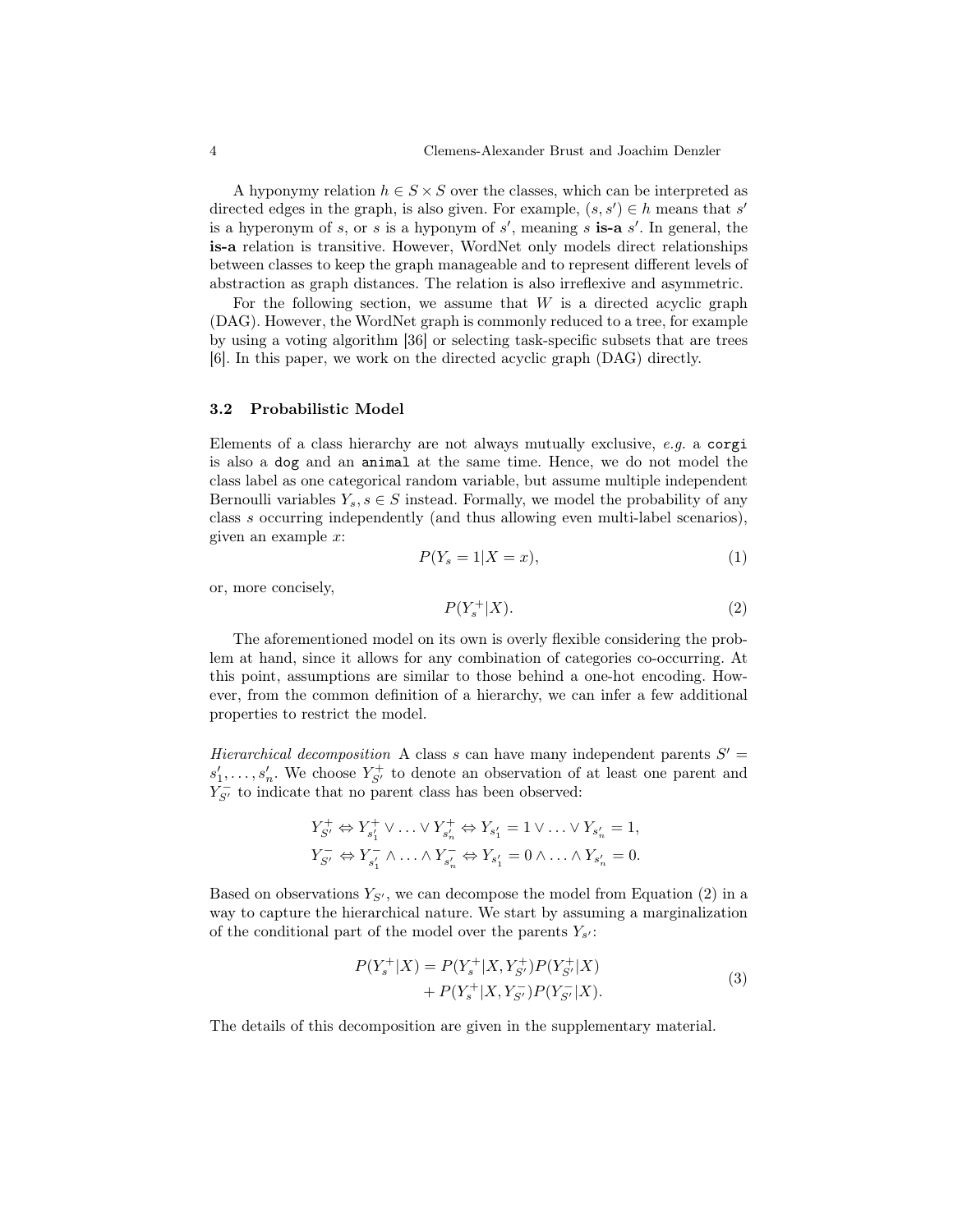Simplification We now constrain the model and add assumptions to better reflect the hierarchical problem. If none of the parents  $S' = s'_1, \ldots, s'_n$  of a class s occur, we assume the probability of s being observed for any given example to be zero:

$$
P(Y_s^+|X,Y_{S'}^-) = P(Y_s^+|Y_{S'}^-) = 0.
$$
\n<sup>(4)</sup>

This leads to a simpler hierarchical model, omitting the second half of Equation (3) by setting it to zero:

$$
P(Y_s^+|X) = P(Y_s^+|X, Y_{S'}^+)P(Y_{S'}^+|X). \tag{5}
$$

Parental independence To make use of recursion in our model, we require the random variables  $Y_{s'_1}, \ldots, Y_{s'_n}$  to be independent of each other in a naive fashion. Using the definition of  $Y_{S'}^+$ , we derive:

$$
P(Y_{S'}^{+}|X) = 1 - \prod_{i=1}^{|S'|} 1 - P(Y_{s_i'}^{+}|X).
$$
 (6)

Parentlessness In a non-empty DAG, we can expect there to be at least one node with no incoming edges, *i.e.* a class with no parents. In the case of WordNet, there is exactly one node with no parents, the root synset entity.n.01. A marginalization over parent classes does not apply there. We assume that all observed classes are children of entity and thus set the probability to one for a class without parents:

$$
P(Y_s^+|X, S' = \emptyset) = 1.
$$
\n<sup>(7)</sup>

Note that this is not reasonable for all hierarchical classification problems. If the hierarchy is composed of many disjoint components,  $P(Y_s^+|X, S' = \emptyset)$  should be modeled explicitly. Even if there is only a single root, explicit modeling could be used for tasks such as novelty detection.

#### 3.3 Inference

The following section describes the details of the inference process in our model.

Restricted Model Outputs Depending on the setting, when the model is used for inference, the possible outputs can be restricted to the classes  $C$  that can actually occur in the dataset as opposed to all modeled classes S including parents that exist only in the hierarchy. This assumes a known class set at test time as opposed to an open-set problem. We denote this setting mandatory labeled node prediction (MLNP) and the unrestricted alternative arbitrary node prediction (ANP).

Prediction To predict a single class s given a specific example  $x$ , we look for the class where the joint probability of the following observations is high: (i) the class s itself occurring  $(Y_s^+)$  and (ii) none of the children  $S'' = s_1'', \ldots, s_m''$ occurring  $(Y_{S''}^-)$ :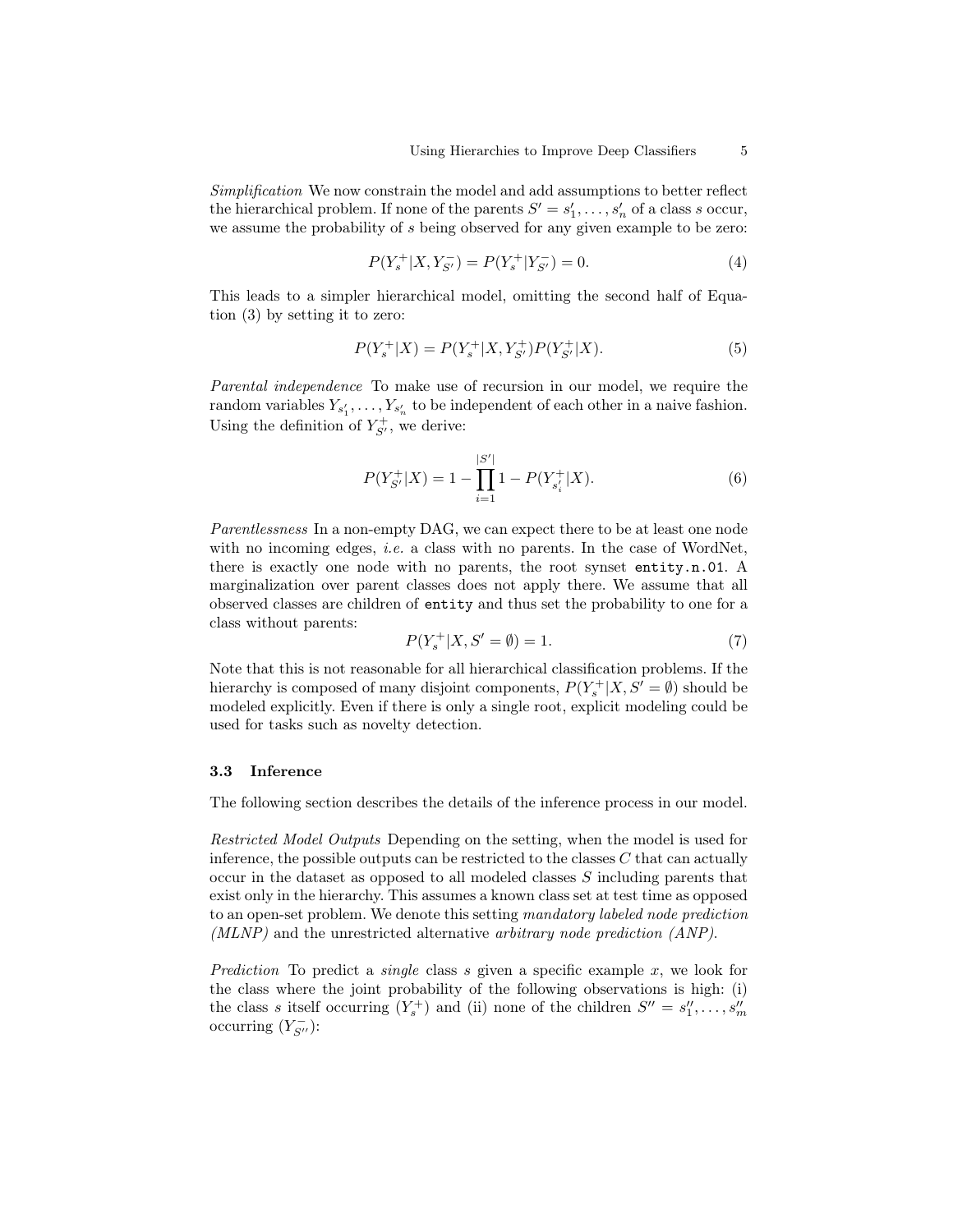

Fig. 2. Hierarchical encoding and loss mask for  $y =$  animal. Shaded nodes represent 1 and light nodes 0 respectively.

$$
s(x) = \underset{s \in C \subseteq S}{\text{argmax}} P(Y_s^+ | X) P(Y_{S''}^- | X, Y_s^+). \tag{8}
$$

Requiring the children to be pairwise independent similar to Equation (6), inference is performed in the following way:

$$
s(x) = \underset{s \in C \subseteq S}{\operatorname{argmax}} P(Y_s^+ | X) \prod_{i=1}^{|S''|} 1 - P(Y_{s_i''}^+ | X, Y_s^+). \tag{9}
$$

Because  $P(Y_s^+|X)$  can be decomposed according to Equation (3) and expressed as a product (cf. Equation  $(6)$ ), we infer using:

$$
s(x) = \underset{s \in C \subseteq S}{\text{argmax}} P(Y_s^+ | X, Y_{S'}^+) \cdot \underbrace{(1 - \prod_{i=1}^{|S'|} 1 - P(Y_{s'_i}^+ | X))}_{\text{Parent nodes } S'} \cdot \underbrace{\prod_{i=1}^{|S''|} 1 - P(Y_{s''_i}^+ | X, Y_s^+)}_{\text{Child nodes } S'}.
$$
\n(10)

Again,  $P(Y_{s_i'}^+|X)$  can be decomposed. This decomposition is performed recursively following the scheme laid out in Equation (3) until a parentless node is reached (cf. Equation (7)).

## 3.4 Training

In this section, we describe how to implement our proposed model in a machine learning context. Instead of modeling the probabilities  $P(Y_s^+|X)$  for each class s directly, we want to estimate the conditional probabilities  $P(Y_s^+|X, Y_{S'}^+)$ . This changes each individual estimator's task slightly, because it only needs to discriminate among siblings and not all classes. It also enables the implementation of the hierarchical recursive inference used in Equation (10).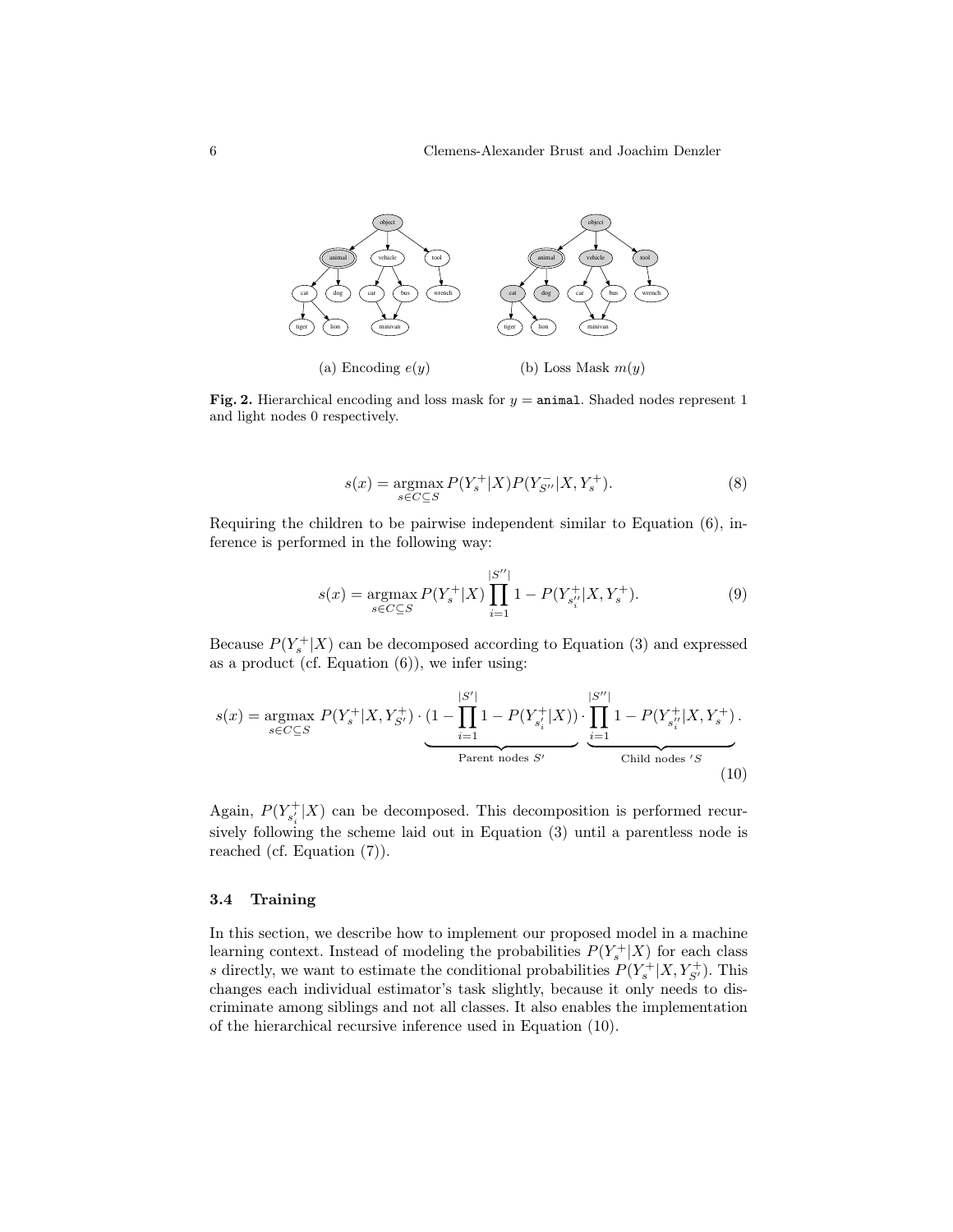The main components comprise of a label encoding  $e: S \to \{0,1\}^{|S|}$  as well as a special loss function. A label  $y \in S$  is encoded using the hyponymy relation  $h \in S \times S$ , specifically its transitive closure  $\mathcal{T}(h)$ , and the following function:

$$
e(y)_s = \begin{cases} 1 & \text{if } y = s \text{ or } (y, s) \in \mathcal{T}(h), \\ 0 & \text{otherwise.} \end{cases}
$$
 (11)

A machine learning method can now be used to estimate encoded labels directly. However, a suitable loss function needs to be provided such that the conditional nature of each individual estimator is preserved. This means that, given a label  $y$ , a component s should be trained only if one of its parents s' is related to the label y by  $\mathcal{T}(h)$ , or if y is one of its parents. We encode this requirement using a *loss mask*  $m : S \to \{0,1\}^{|S|}$ , defined by the following equation:

$$
m(y)_s = \begin{cases} 1 & y = s \text{ or} \\ & \exists (s, s') \in h : y = s' \text{ or } (y, s') \in \mathcal{T}(h), \\ 0 & \text{otherwise.} \end{cases}
$$
(12)

Figure 2 visualizes the encoding  $e(y)$  and the corresponding loss mask  $m(y)$ for a small example hierarchy. Using the encoding and loss mask, the complete loss function  $\mathcal L$  for a given data point  $(x, y)$  and estimator  $f: X \to \{0, 1\}^{|\mathcal S|}$ is then defined by the the masked mean squared error (alternatively, a binary cross-entry loss can be used):

$$
\mathcal{L}_f(x, y) = m(y)^T (e(y) - f(x))^2.
$$
\n(13)

The function  $f(x)$  is then used to estimate the conditional probabilities  $P(Y_s^+|X, Y_{S'}^+)$ . Applying the inference procedure in Section 3.3, a prediction is made using the formula in Equation (10) and substituting  $f(x)$  for  $P(Y_s^+ | X, Y_{S'}^+)$ .

## 4 Experiments

We aim to assess the effects of applying our method on three different scales of problems, using the following datasets:

CIFAR-100 For our experiments, we want to work with a dataset that does not directly supply hierarchical labels, but where we can reasonably assume that an underlying hierarchy exists. The CIFAR-100 dataset [24] fulfills this requirement. Because there are only 100 classes, each can be mapped to a specific synset in the WordNet hierarchy without relying on potentially faulty automation. Direct mapping is not always possible, e.g. aquarium\_fish, which doesn't exist in WordNet and was mapped to freshwater fish.n.01 by us. This process is a potential error source.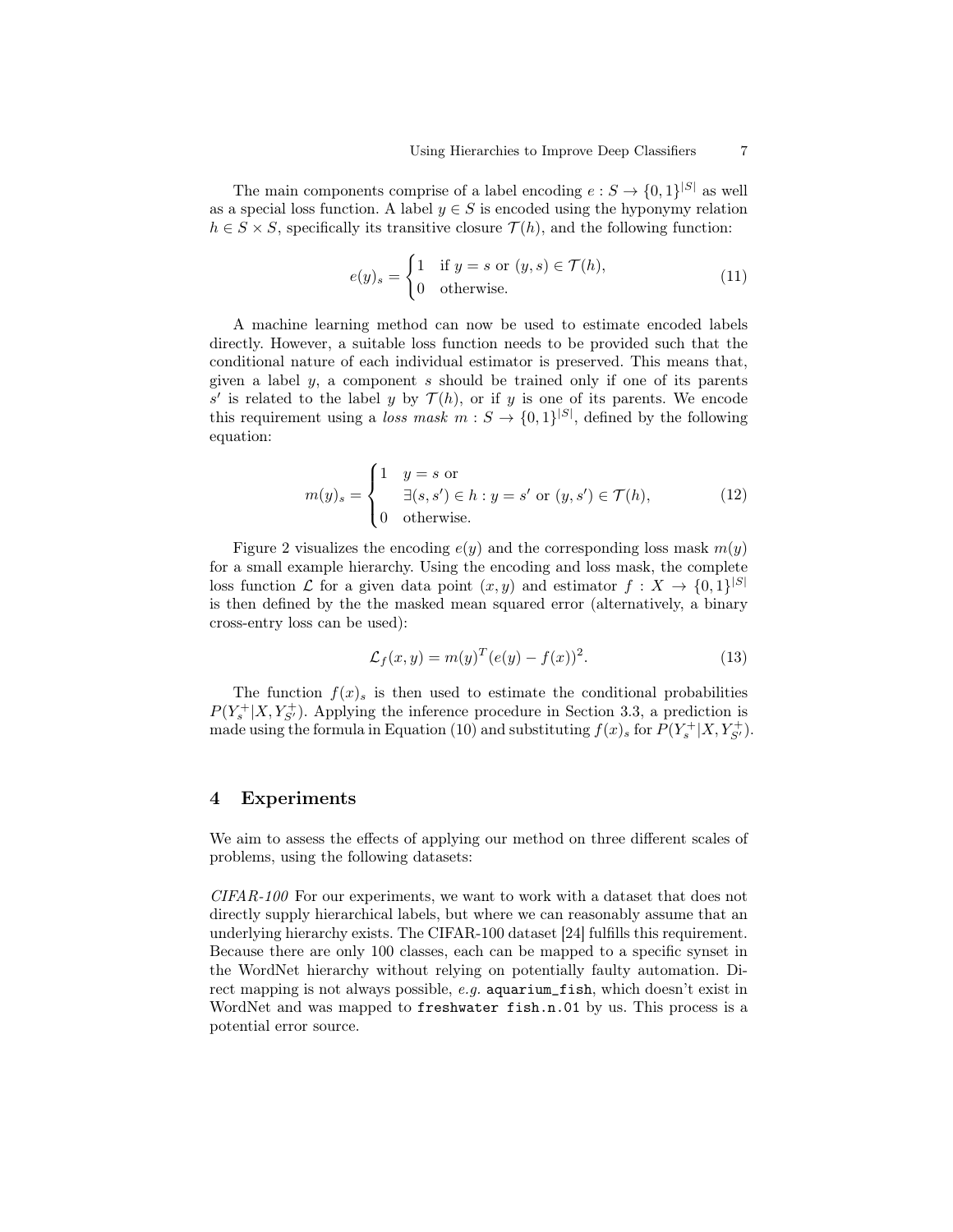The target hierarchy is composed in three steps. First, the synsets mapped from all CIFAR-100 classes make up the foundation. Then, parents of the synsets are added in a recursive fashion. With the nodes of the graph complete, directed edges are determined using the WordNet hyponymy relation. Mapping all classes to the WordNet synsets results in 99 classes being mapped to leaf nodes and one class to an inner node (whale). In total, there are 267 nodes as a result of the recursive adding of hyperonyms.

ImageNet Manually mapping dataset labels to WordNet synsets is a potentional source of errors. An ideal dataset would use WordNet as its label space. Because of WordNet's popularity, such datasets exist, e.g. ImageNet [6] and 80 Million Tiny Images [36]. We use ImageNet, specifically the dataset of the 2012 ImageNet Large Scale Visual Recognition Challenge. It contains around 1000 training images each for 1000 synsets. All 1000 synsets are leaf nodes in the resulting hierarchy with a total of 1860 nodes.

NABirds Quantifying performance on object recognition datasets such as CI-FAR and ImageNet is important to prove the general usefulness of a method. However, more niche applications such as fine-grained recognition stand to benefit more from improvements because the availability of labeled data is much more limited. We use the NABirds dataset [37] to verify our method in a finegrained recognition setting. NABirds is a challenge where 555 categories of North American birds have to be differentiated. These categories are comprised of 404 species as well as several variants of sex, age and plumage. It contains 48,562 images split evenly into training and validation sets. Annotations include not only image labels, but also bounding boxes and parts. Additionally, a class hierarchy based on taxonomy is supplied. It contains 1010 nodes, where all of the 555 visual categories are leaf nodes.

#### 4.1 Experimental Setup

Convolutional Neural Networks For our experiments on the CIFAR-100 dataset, we use a ResNet-32 [15] in the configuration originally designed for CIFAR. The network is initialized randomly as specified in [15].

We use a minibatch size of 128 and the adaptive stochastic optimizer Adam [22] with a constant learning rate of 0.001 as recommended by the authors. Although SGD can lead to better performance of the final models, its learning rate is more dependent on the range of the loss function. We choose an adaptive optimizer to minimize the influence of different ranges of loss values.

In our NABirds and ImageNet experiments, we use a ResNet-50 [15, 16] because of the larger image size and overall scale of the dataset. The minibatch size is reduced to 64 and training is extended to 120, 000 steps for NABirds and 234, 375 steps for ImageNet. We crop all NABirds images using the given bounding box annotations and resize them to  $224 \times 224$  pixels.

All settings use random shifts of up to 4 pixels for CIFAR-100 and up to 32 pixels for NABirds and ImageNet as well as random horizontal flips during training. All images are normalized per channel to zero mean and standard deviation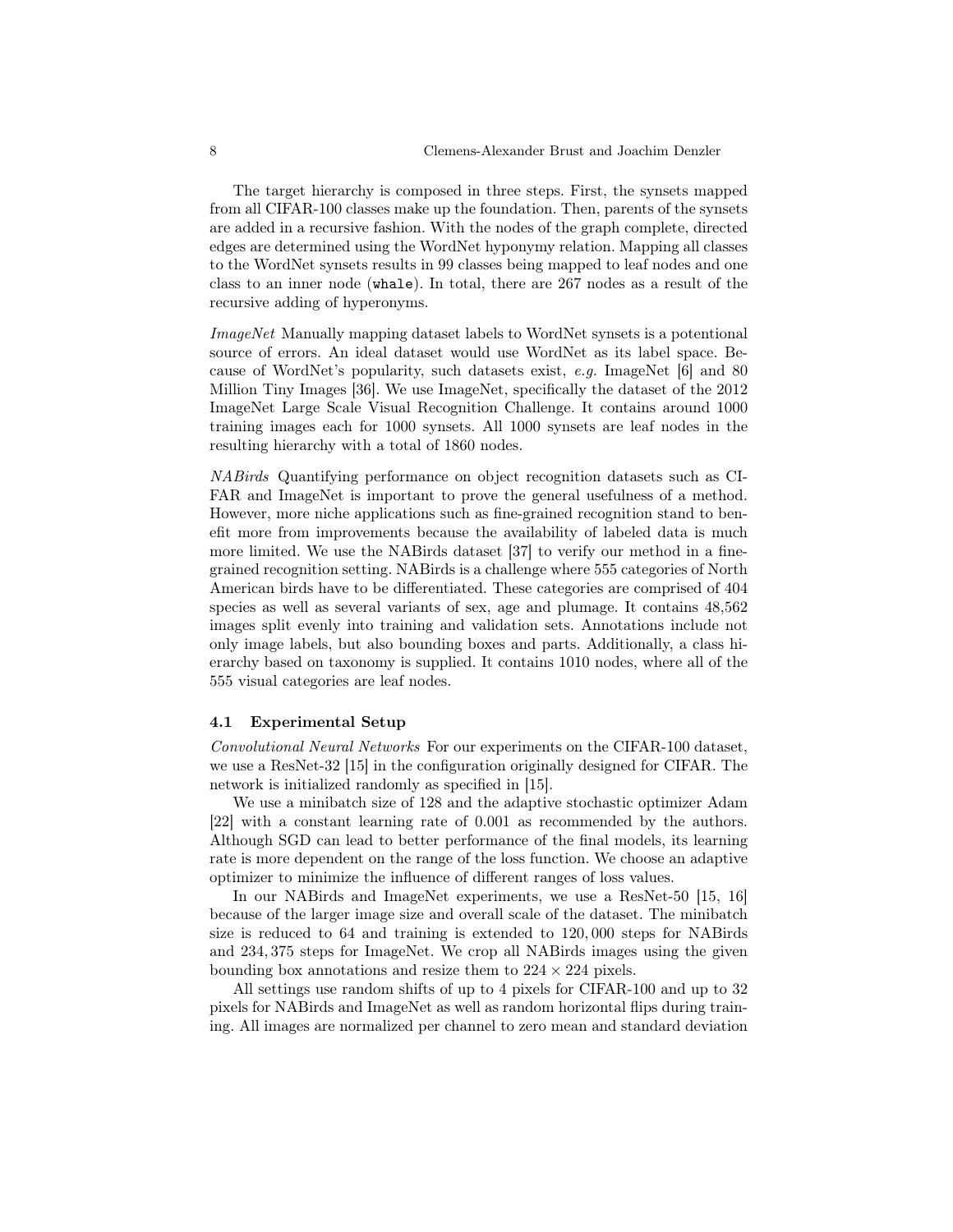one, using parameters estimated over the training data. Code will be published along with the paper. We choose our ResNet-50 and ResNet-32 baselines to be able to judge effects across datasets, which would not be possible when selecting a state-of-the-art method for each dataset individually. Furthermore, the moderately sized architecture enables faster training and therefore more experimental runs compared to a high performing design such as PNASNet [26].

Evaluation We report the overall accuracy, not normalized w.r.t class instance counts. Each experiment consists of six random initializations per method for the CIFAR-100 dataset and three for the larger-scale NABirds and ImageNet datasets, over which we report the average. We choose to compare the methods using a measure that does not take hierarchy into account to gauge the effects of adding hierarchical data to a task that is not normally evaluated with a specific hierarchy in mind. Using a hierarchical measure would achieve the opposite: we would measure the loss sustained by omitting hierarchical data.

#### 4.2 Overall Improvement — ImageNet



Fig. 3. Accuracy on the ImageNet validation set over time. Our hierarchical training method gains accuracy faster than the flat classifier baseline. We report overall classification accuracy in percent.

In this experiment, we quantify the effects of using our hierarchical classification method to replace the common combination of one-hot encoding and mean squared error loss function. We use ImageNet, specifically the ILSVRC2012 dataset. This is a classification challenge with 1000 classes whose labels are taken directly from the WordNet hierarchy of nouns.

Figure 3 shows the evolution over time of accuracy on the validation set. After around 240,000 gradient steps, training converges. The one-hot baseline reaches a final accuracy of 49.1%, while our method achieves 54.2% with no changes to training except for our loss function and hierarchical encoding. This is a relative improvement of 10.4%.

While an improvement of accuracy at the end of training is always welcome, the effects of hierarchical classification more drastically show in the change in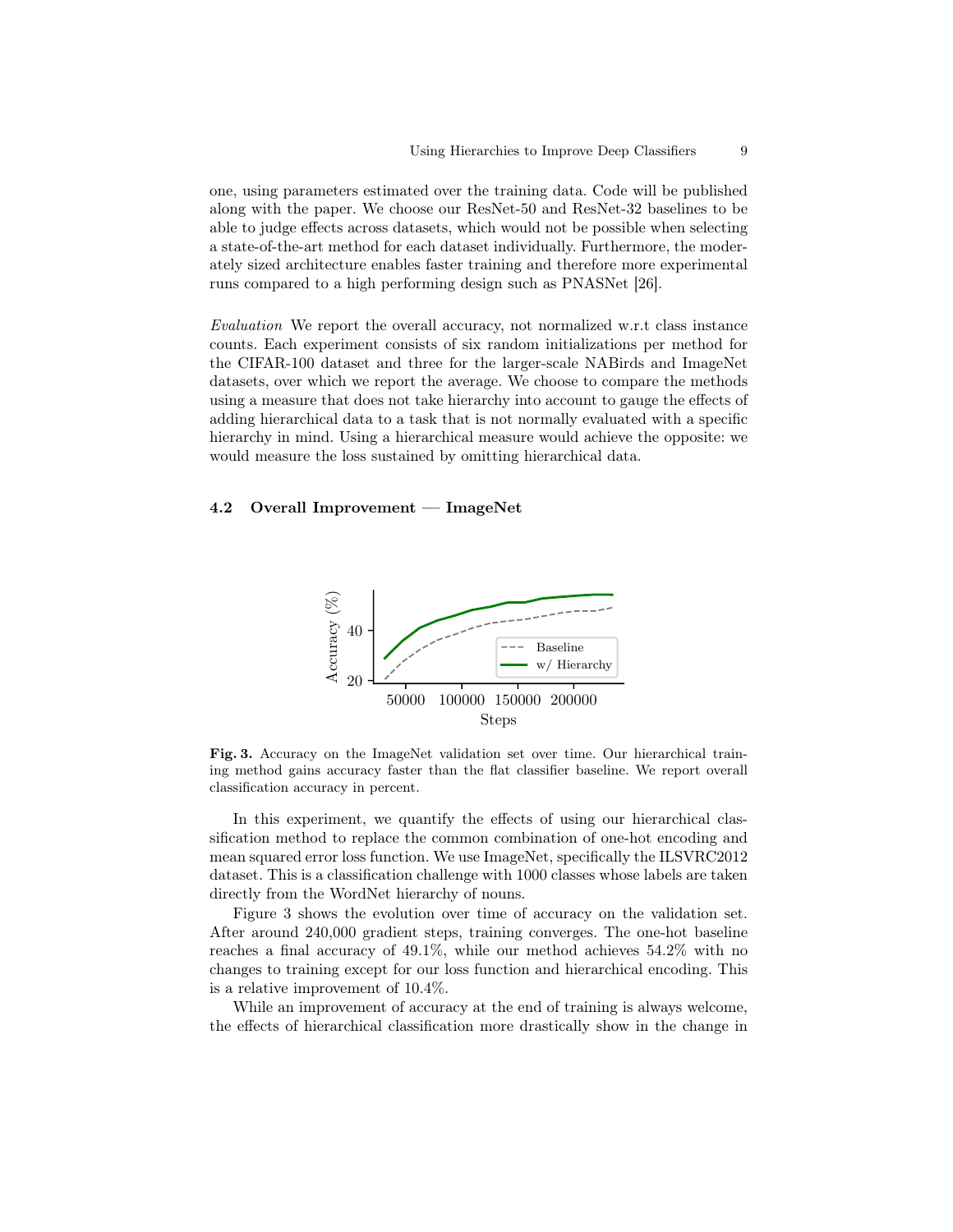accuracy over time. The strongest improvement is observed during the first training steps. After training for 31250 steps using our method, the network already performs with 28.9% accuracy. The one-hot baseline matches this performance after 62500 gradient steps, taking twice as long. The baseline's final accuracy of 49.1% is matched by our method after only 125, 000 training steps, resulting in an overall training speedup of 1.88x.

## 4.3 Speedup — CIFAR-100



Fig. 4. Results on the CIFAR-100 validation set. Our hierarchical training method gains accuracy faster than the flat classifier baseline. We report overall classification accuracy in percent.

We report the accuracies on the validation set as they develop during training in Figure 4. As training converges, we observe almost no difference between both methods, with our hierarchical method reaching 54.6% and the one-hot encoding baseline at 55.4%. However, the methods differ strongly in the way that accuracy is achieved. After the first 500 steps, our hierarchical classifier already predicts 10.7% of the validation set correctly, compared to the baseline's 2.8%. It takes the baseline another 1600 steps to match 10.7%, or 4.2 times as many steps.

This advantage in training speed is very strong during initial training, but becomes smaller over time. After the first half of training, the difference between both methods vanishes almost completely.

# 4.4 Fine-Grained Recognition — NABirds

To evaluate the performance of our hierarchical method in a more specific setting, we use the NABirds dataset [37], a fine-grained recognition challenge where the task is to classify 555 visual categories of birds. A hierarchy is given by the dataset. We observe results similar to the ImageNet dataset (see Section 4.2), where our method leads to an improvement in both training speed and overall accuracy. The one-hot baseline converges to an accuracy of 56.5%. Our hierarchical classifier reaches 61.9% after the full 120, 000 steps of training. It already matches the baseline's final accuracy at 39, 000 iterations, reducing training time to less than a third. The relative improvement with full training is 9.6%.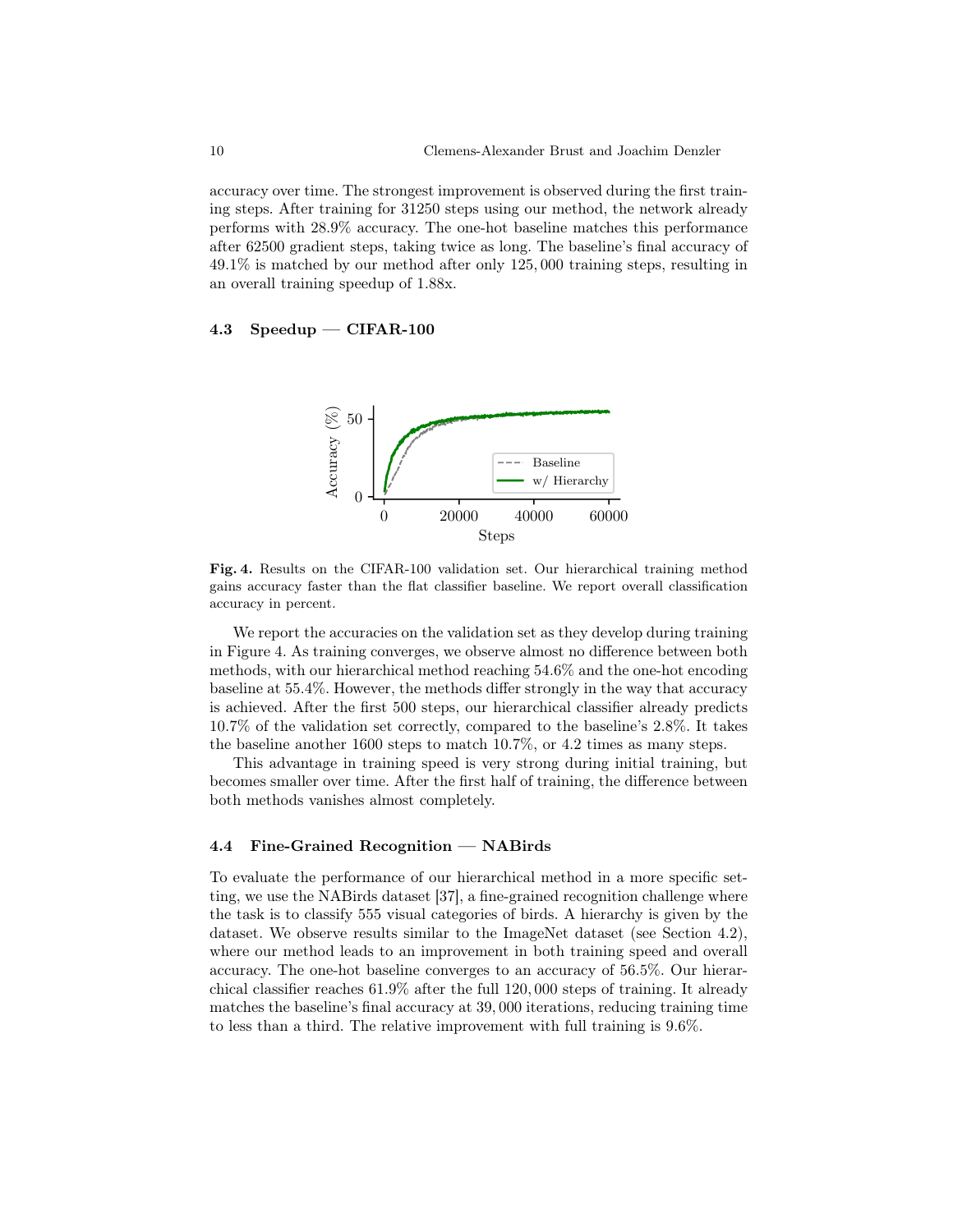|                 |      | Accuracy $(\%)$ |                                                    | $\ \$ Speedup w/Hierarchy |         |
|-----------------|------|-----------------|----------------------------------------------------|---------------------------|---------|
| Dataset         |      |                 | $\#$ of classes Baseline $\ w/H\$ ierarchy Overall |                           | Initial |
| CIFAR-100       | 1100 |                 | $\ $ 55.4 ± 0.84 54.6 ± 1.03 $\ $                  |                           | 7.00    |
| NABirds         | 555  |                 | $\ 56.5 \pm 0.49 \, \, 61.9 \pm 0.27 \, \,$        | -3.08                     | 10.00   |
| ILSVRC2012 1000 |      |                 | $\ 49.1\pm0.33\ $ 54.2 $\pm 0.04\ $                | -1.88                     |         |

#### 4.5 Overview and Discussion

Table 1 provides the most important facts for each dataset. We report the accuracy at the end of training for the one-hot baseline as well as our method. Overall speedup indicates how much faster in terms of training steps our hierarchical method achieves the end-of-training accuracy of the baseline. Initial speedup looks at the accuracy delivered by our method after the first validation interval. We then measure how much longer the baseline needs to catch up.

On all 3 datasets, the initial training is faster using our method. However, we only observe an improvement in classification accuracy on ImageNet and NABirds. With CIFAR-100, the benefits of adding hierarchical information are limited to training speed. There are a few possible explanations for this:

First, the CIFAR-100 dataset is the only dataset that requires a manual mapping to an external hierarchy, whereas the other datasets either supply one or have labels directly derived from one. The manual mapping is a possible error source and as such, could explain the observation, as could the small image size.

The second possible reason lies in the difference between semantic similarity and visual similarity [5, 9]. Semantic similarity relates two classes using their meaning. It can be extracted from hierarchies such as WordNet [11], for example by looking at distances in the graph. Visual similarity on the other hand relates images that look alike, regardless of the meaning behind them. When classifying, we group images by semantics, even if they share no visual characteristics. Adding information based on only semantics can thus lead to problems.

# 5 Conclusion

We present a method to modify existing deep classifiers such that knowledge about relationships between classes can be integrated. The method is derived from a probabilistic model that is itself based on our understanding of the meaning of hierarchies. Overall, it is just one example of the integration of domain knowledge in an otherwise general method. One could also consider our method a special case of learning using privileged information [39].

Our method can improve classifiers by utilizing information that is freely available in many cases such as WordNet [11] or WikiSpecies. There are also datasets which include a hierarchy that is ready to use [6, 37].

Further research should focus on the data insufficiency aspect and quantify the data reduction made possible by our method on small datasets, and compare the sample efficiency to the baseline for artificially reduced datasets as well as alternatives such as data augmentation.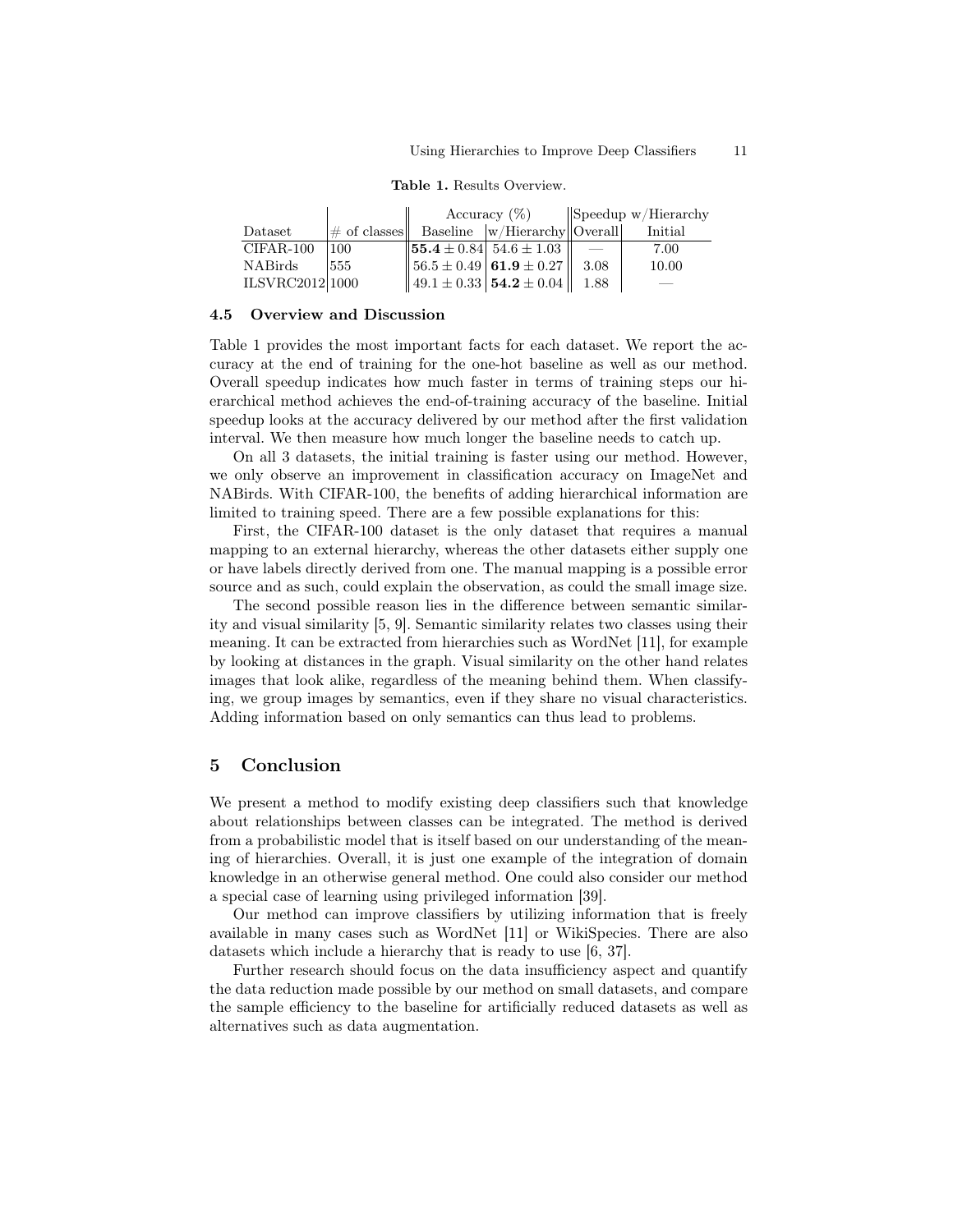# References

- [1] E. Bart et al. "Unsupervised learning of visual taxonomies". In: IEEE Conference on Computer Vision and Pattern Recognition. 2008, pp. 1–8.
- [2] B. Barz and J. Denzler. "Hierarchy-Based Image Embeddings for Semantic Image Retrieval". In: 2019 IEEE Winter Conference on Applications of  $Computer Vision (WACV)$ . Jan. 2019, pp. 638–647.
- [3] Mohammed Benkhalifa, Abdelhak Mouradi, and Houssaine Bouyakhf. "Integrating WordNet knowledge to supplement training data in semi-supervised agglomerative hierarchical clustering for text categorization". In: International Journal of Intelligent Systems 16.8 (2001), pp. 929–947.
- [4] A. Bilal et al. "Do Convolutional Neural Networks Learn Class Hierarchy?" In: IEEE Transactions on Visualization and Computer Graphics 24.1 (Jan. 2018), pp. 152–162.
- [5] Clemens-Alexander Brust and Joachim Denzler. "Not just a matter of semantics: the relationship between visual similarity and semantic similarity". In: arXiv:1811.07120 [cs] (Nov. 17, 2018). arXiv: 1811.07120.
- [6] Jia Deng et al. "Imagenet: A large-scale hierarchical image database". In: Computer Vision and Pattern Recognition (CVPR). 2009, pp. 248–255.
- [7] Jia Deng et al. "Large-Scale Object Classification Using Label Relation Graphs". In: European Conference on Computer Vision (ECCV). Vol. 8689. Cham: Springer International Publishing, 2014, pp. 48–64.
- [8] Jia Deng et al. "What Does Classifying More Than 10,000 Image Categories Tell Us?" In: Computer Vision – ECCV 2010. Ed. by Kostas Daniilidis, Petros Maragos, and Nikos Paragios. Lecture Notes in Computer Science. Springer Berlin Heidelberg, 2010, pp. 71–84.
- [9] Thomas Deselaers and Vittorio Ferrari. "Visual and semantic similarity in imagenet". In: Computer Vision and Pattern Recognition (CVPR). 2011, pp. 1777–1784.
- [10] Fartash Faghri et al. "VSE++: Improving Visual-Semantic Embeddings with Hard Negatives". In:  $arXiv:1707.05612$  [cs] (July 18, 2017). arXiv: 1707.05612.
- [11] Christiane Fellbaum. WordNet. Wiley Online Library, 1998.
- [12] Rob Fergus et al. "Semantic Label Sharing for Learning with Many Categories". In: *Computer Vision – ECCV 2010*. Ed. by Kostas Daniilidis, Petros Maragos, and Nikos Paragios. Lecture Notes in Computer Science. Springer Berlin Heidelberg, 2010, pp. 762–775.
- [13] Andrea Frome et al. "DeViSE: A Deep Visual-Semantic Embedding Model". In: Advances in Neural Information Processing Systems 26. Ed. by C. J. C. Burges et al. Curran Associates, Inc., 2013, pp. 2121–2129.
- [14] Eric Gaussier et al. "A hierarchical model for clustering and categorising documents". In: European Conference on Information Retrieval. Springer, 2002, pp. 229–247.
- [15] Kaiming He et al. "Deep Residual Learning for Image Recognition". In: Computer Vision and Pattern Recognition (CVPR). 2016.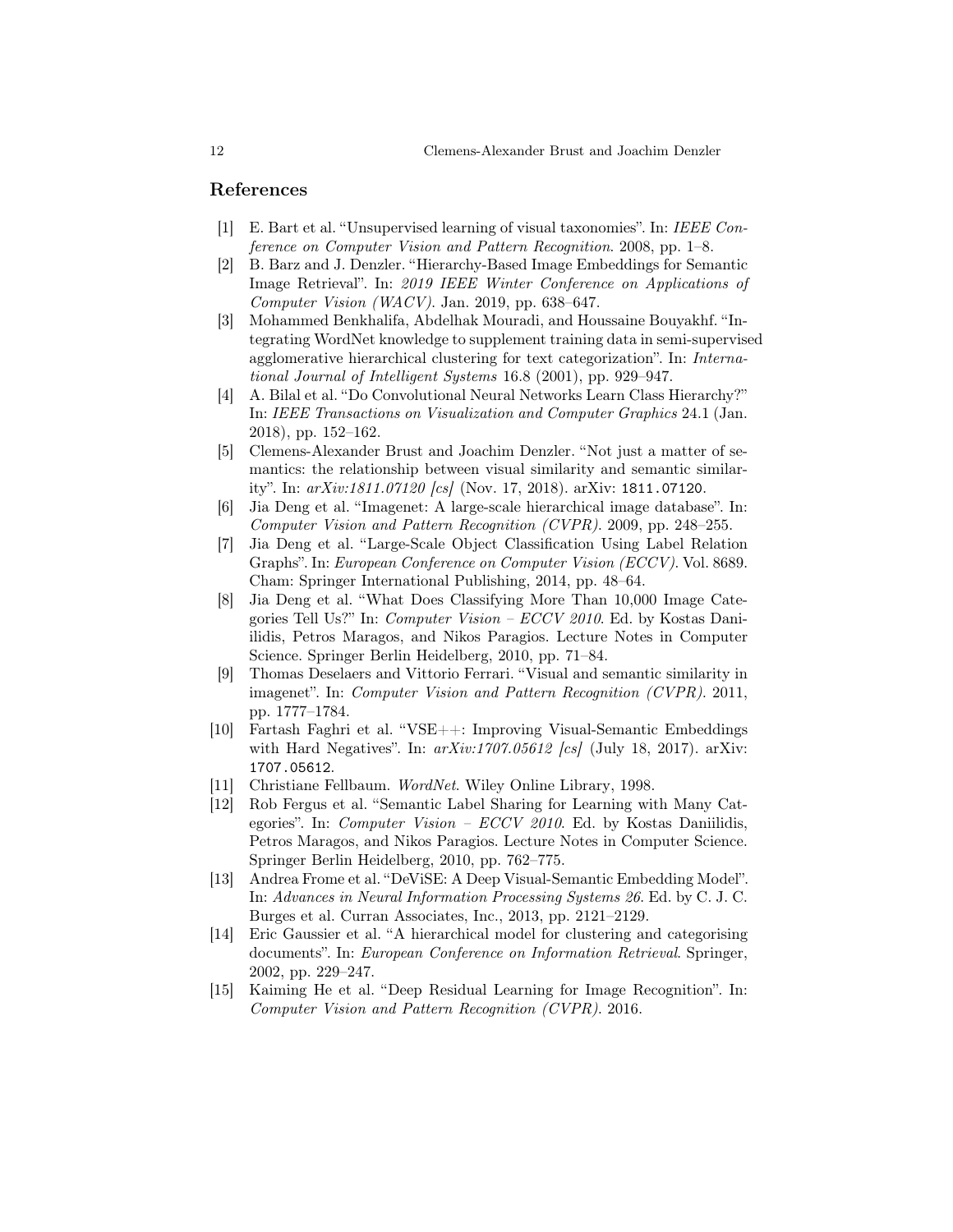- [16] Kaiming He et al. "Identity mappings in deep residual networks". In: European Conference on Computer Vision (ECCV). 2016, pp. 630–645.
- [17] Judy Hoffman et al. "LSDA: Large Scale Detection Through Adaptation". In: arXiv preprint arXiv:1407.5035. July 18, 2014. arXiv: 1407.5035v3.
- [18] Yuqi Huo et al. "Zero-Shot Learning with Superclasses". In: Neural Information Processing. Ed. by Long Cheng, Andrew Chi Sing Leung, and Seiichi Ozawa. Lecture Notes in Computer Science. Springer International Publishing, 2018, pp. 460–472.
- [19] Sung Ju Hwang. "Discriminative object categorization with external semantic knowledge". PhD thesis. Aug. 2013.
- [20] Sung Ju Hwang, Kristen Grauman, and Fei Sha. "Learning a Tree of Metrics with Disjoint Visual Features". In: Advances in Neural Information Processing Systems 24. Ed. by J. Shawe-Taylor et al. Curran Associates, Inc., 2011, pp. 621–629.
- [21] Sung Ju Hwang and Leonid Sigal. "A Unified Semantic Embedding: Relating Taxonomies and Attributes". In: Advances in Neural Information Processing Systems 27. 2014, p. 9.
- [22] Diederik P. Kingma and Jimmy Ba. "Adam: A Method for Stochastic Optimization". In: International Conference for Learning Representations  $(ICLR)$ . Dec. 22, 2014. arXiv: 1412.6980v9.
- [23] Ranjay Krishna et al. "Visual genome: Connecting language and vision using crowdsourced dense image annotations". In: International Journal of Computer Vision (IJCV) 123.1 (2017), pp. 32–73.
- [24] Alex Krizhevsky and Geoffrey Hinton. Learning multiple layers of features from tiny images. Tech. rep. University of Toronto, 2009.
- [25] Alex Krizhevsky, Ilya Sutskever, and Geoffrey E Hinton. "ImageNet Classification with Deep Convolutional Neural Networks". In: Advances in Neural Information Processing Systems (NIPS). 2012, pp. 1097–1105.
- [26] Chenxi Liu et al. "Progressive neural architecture search". In: arXiv preprint arXiv:1712.00559. 2017.
- [27] Jonathan Long, Evan Shelhamer, and Trevor Darrell. "Fully Convolutional Networks for Semantic Segmentation". In: Computer Vision and Pattern Recognition (CVPR). 2015. arXiv: 1411.4038v2.
- [28] M. Marszalek and C. Schmid. "Semantic Hierarchies for Visual Object Recognition". In: 2007 IEEE Conference on Computer Vision and Pattern Recognition. June 2007, pp. 1–7.
- [29] Ioannis Partalas et al. "LSHTC: A benchmark for large-scale text classification". In:  $arXiv$  preprint  $arXiv:1503.08581$  (2015).
- [30] Erik Rodner and Joachim Denzler. "One-Shot Learning of Object Categories Using Dependent Gaussian Processes". In: Pattern Recognition. Ed. by Michael Goesele et al. Lecture Notes in Computer Science. Springer Berlin Heidelberg, 2010, pp. 232–241.
- [31] Marcus Rohrbach, Sandra Ebert, and Bernt Schiele. "Transfer Learning in a Transductive Setting". In: Advances in Neural Information Processing